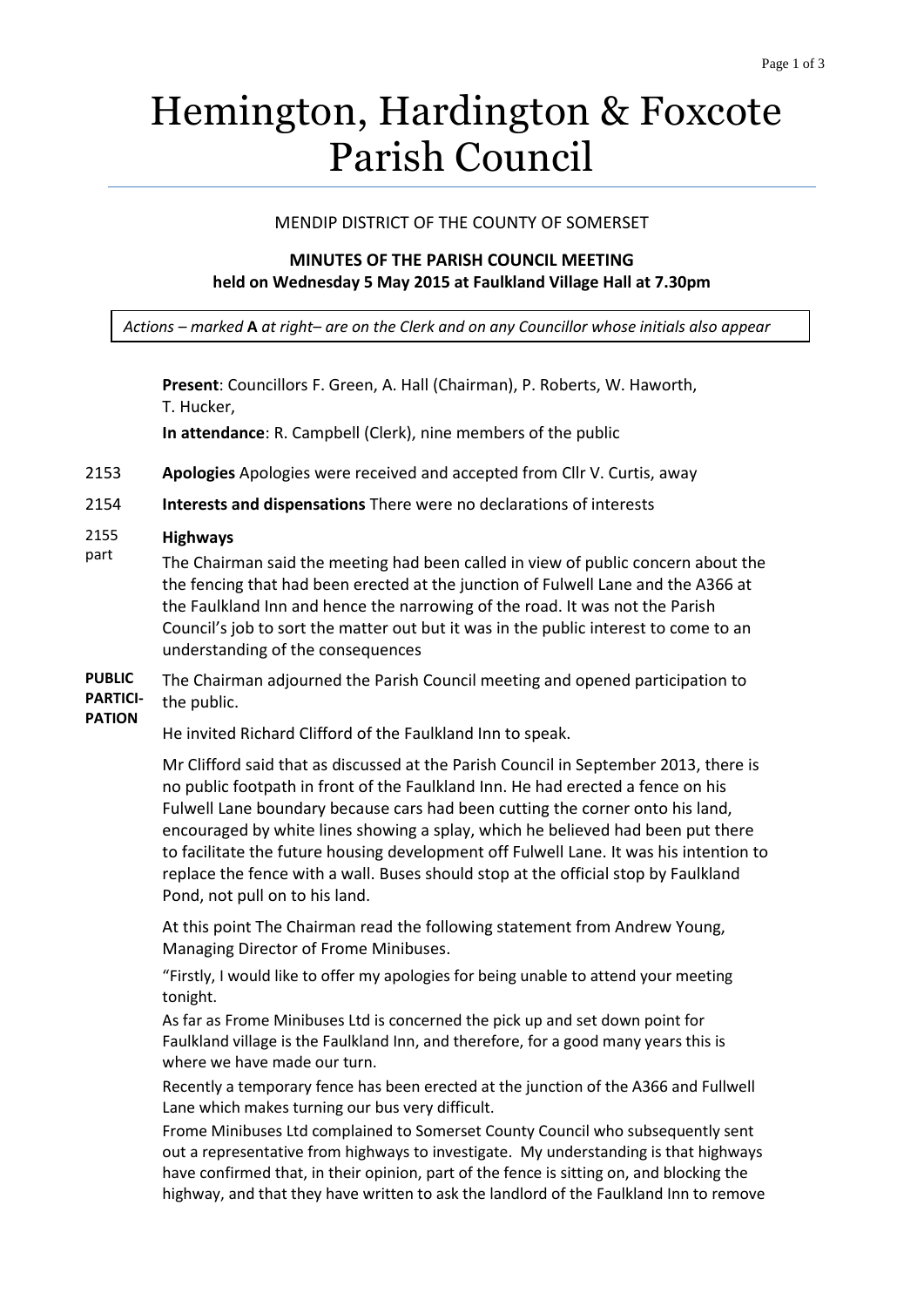Whilst we wait for this situation to be resolved, I can confirm that Frome Minibuses Ltd has every intention to continue to serve Faulkland on a daily basis as usual."

Mr Clifford said that Somerset Highways had not asked him to move the fence. He confirmed that he was meeting Highways Officers that Friday on site.

The chairman asked Mr Clifford if he proposed to build the wall right up to the A36. A gap for people to pass through would be helpful.

Mr Clifford said it was not his intention to disrupt village life.

Mark Corney said there was no doubt Richard Clifford owned the land. The bus company needed to be reminded where the bus stop was. The Parish Council should ask Highways to clear the footpath on the other side of the road.

The Chairman said it seemed a ludicrous situation that people had to cross the A366 to go 20 yards on the other side before crossing back again. A gap in the wall would solve this problem.

Mr Clifford said the white line in front of the Faulkland Inn is on Faulkland Inn land. The road surface was too high and needed scraping back. It encroached on his land

Cllr Hucker referred to the lapsed planning condition relating to the three cottages next to the Faulkland Inn: that a pavement had to constructed.

Lynda Le Ray asked if there was any reason the bus could not drive down the back of Faulkland Green and turn round in that way.

Judith Green asked what the PC's view of the Fulwell Lane/A366 junction was. 95% of people objecting to the West Farm development had cited the junction as a problem. The PC should have resolved the problem then and should do so now.

Mr Clifford said that the Faulkland Inn owned 40% of the width of Fulwell Lane.

The Chairman thanked all speakers, closed public participation and reconvened the PC meeting.

#### 2155 **Highways**

balance Following discussion about the Fulwell Lane/A366 junction at the Faulkland Inn, the Parish Council

## **RESOLVED**

- to write a strong letter to the Mendip Planning Department saying that the evidence informing the West Farm decision was wrong: the highway at Fulwell Lane was considerably narrower than had been stated. Did the means of access match the required safety standard? The original plan showed the road width to be 6.8 metres.
- A similar letter to be sent to Somerset Highways.
- A letter to be sent to Frome Minibuses asking them to drive round the back of Faulkland Green to turn round. There was no objection to the bus then proceeding back up the A366 and stopping just beyond the Fulwell Lane junction at the beginning of Lansdown View.

Ward District and County Councillors and Mr Clifford to be copied in.